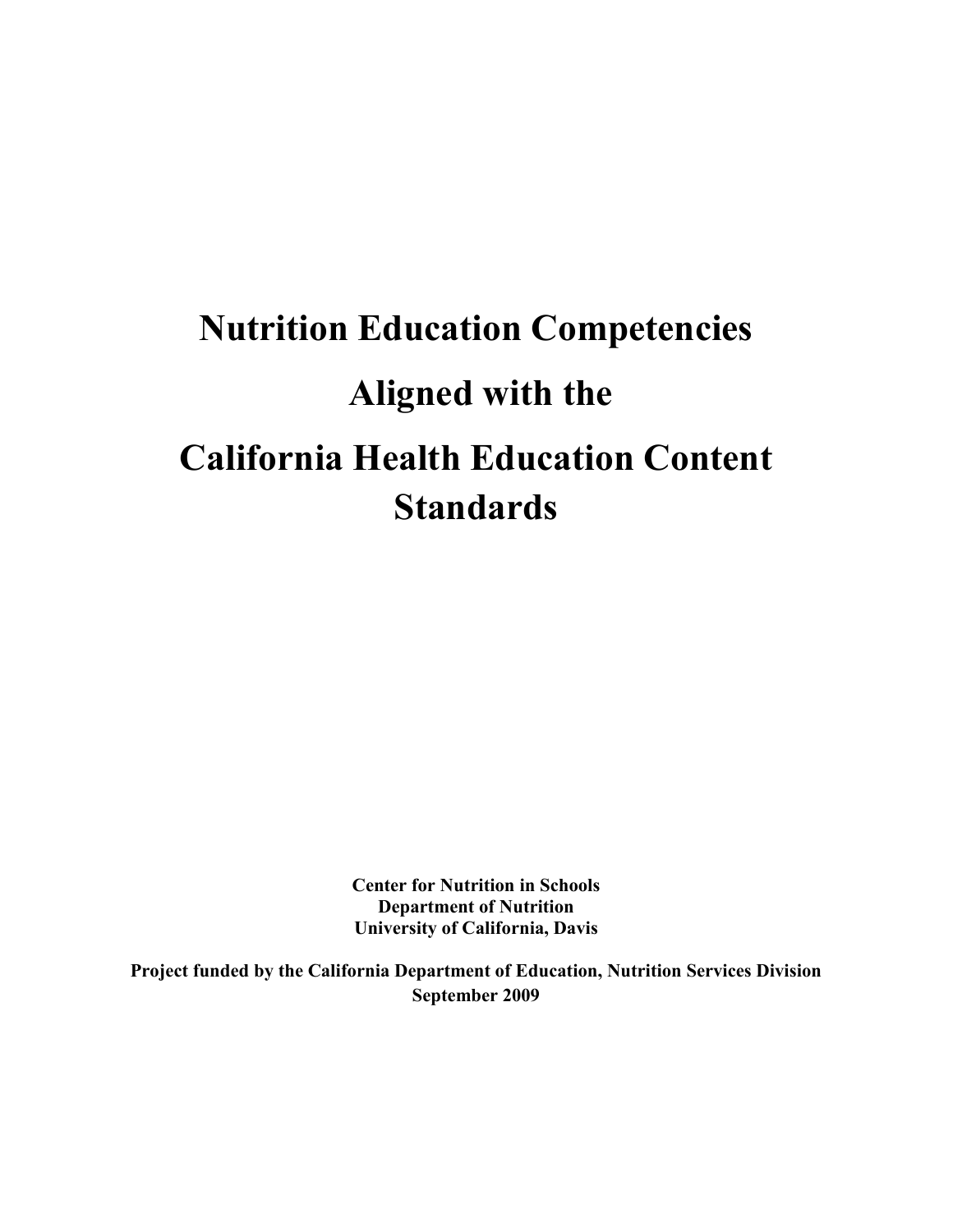# **Overview: Nutrition Education Competencies Aligned with the Health Education Standards**

|                         | <b>OVERARCHING HEALTH</b><br><b>CONTENT STANDARD</b>                                                                                                            | <b>OVERARCHING NUTRITION EDUCATION</b><br><b>COMPETENCY (ONEC)</b><br>Students will                                                                   |
|-------------------------|-----------------------------------------------------------------------------------------------------------------------------------------------------------------|-------------------------------------------------------------------------------------------------------------------------------------------------------|
| $\mathbf{1}$            | <b>Essential health concepts: All students</b><br>will comprehend essential concepts<br>related to enhancing health.                                            | Know the relationships among nutrition,<br>physiology, and enhancing health.                                                                          |
| $\overline{2}$          | <b>Analyzing health influences: All</b><br>students will demonstrate the ability to<br>analyze internal and external influences<br>that affect health.          | Analyze internal and external factors<br>influencing food choices and health outcomes.                                                                |
| $\overline{\mathbf{3}}$ | <b>Accessing valid health information: All</b><br>students will demonstrate the ability to<br>access and analyze health information,<br>products, and services. | Demonstrate the ability to access nutrition<br>information, products, and services and<br>determine the accuracy and validity of<br>nutrition claims. |
| $\overline{\mathbf{4}}$ | <b>Interpersonal communication: All</b><br>students will demonstrate the ability to<br>use interpersonal communication skills to<br>enhance health.             | Demonstrate the ability to use interpersonal<br>communication skills to optimize food choices<br>and health outcomes.                                 |
| 5                       | <b>Decision making:</b> All students will<br>demonstrate the ability to use decision-<br>making skills to enhance health.                                       | Demonstrate the ability to use decision-<br>making skills to optimize food choices and<br>health outcomes.                                            |
| 6                       | Goal Setting: All students will<br>demonstrate the ability to use goal-setting<br>skills to enhance health.                                                     | Demonstrate the ability to use goal-setting<br>skills to enhance nutrition and health.                                                                |
| $\overline{7}$          | <b>Practicing health-enhancing behaviors:</b><br>All students will demonstrate the ability<br>to practice behaviors that reduce risk and<br>promote health.     | Demonstrate the ability to practice nutrition-<br>related behaviors that reduce risk and<br>promote health.                                           |
| 8                       | <b>Health promotion:</b> All students will<br>demonstrate the ability to promote and<br>support personal, family, and community<br>health.                      | Demonstrate the ability to promote and<br>support a sustainable, nutritious food supply<br>and healthy lifestyles for families and<br>communities.    |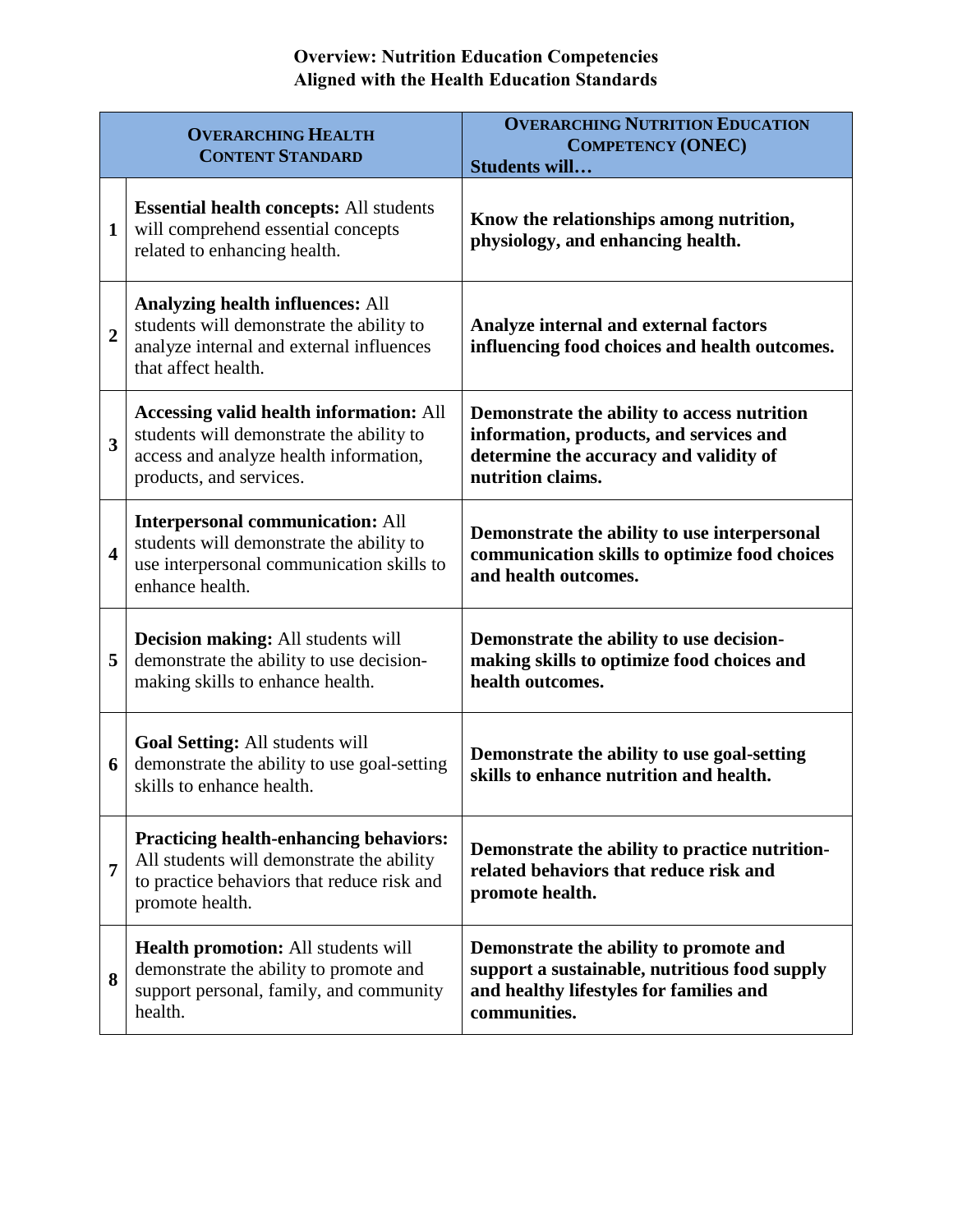*Overarching Health Education Content Standard, Essential Health Concepts:* All students will comprehend essential concepts related to enhancing health.

## **Corresponding** *Overarching Nutrition Education Competency 1:*

## ⇒ **All students will know the relationships among nutrition, physiology, and enhancing health.**

| <b>Content Area:</b><br>Students will:                               | Kindergarten                                                                                                                                                                                                       | Grades 1-2                                                                                                                                                                                                                                   | Grades 3-4                                                                                                                                                                                                                       | Grades 5-6                                                                                                                                                                                                            | Grades 7-8                                                                                                                                                                                                                                             | Grades 9-12                                                                                                                                                                                                                                      |
|----------------------------------------------------------------------|--------------------------------------------------------------------------------------------------------------------------------------------------------------------------------------------------------------------|----------------------------------------------------------------------------------------------------------------------------------------------------------------------------------------------------------------------------------------------|----------------------------------------------------------------------------------------------------------------------------------------------------------------------------------------------------------------------------------|-----------------------------------------------------------------------------------------------------------------------------------------------------------------------------------------------------------------------|--------------------------------------------------------------------------------------------------------------------------------------------------------------------------------------------------------------------------------------------------------|--------------------------------------------------------------------------------------------------------------------------------------------------------------------------------------------------------------------------------------------------|
| <b>Know the six</b><br>nutrient<br>groups and<br>their<br>functions. | Identify the variety of<br>foods of plant origin.<br>Classify plant foods,<br>such as fruits,<br>vegetables, and grains.<br>Identify the variety of                                                                | Describe the main<br>functions of fat,<br>carbohydrate, protein,<br>vitamins, minerals, and<br>water.                                                                                                                                        | Identify and define key<br>nutrients and their<br>functions.*                                                                                                                                                                    | Classify food products<br>of plant and animal<br>sources by the major<br>nutrients they provide.                                                                                                                      | Identify nutrients and<br>their relationships to<br>health.*<br>Describe methods to<br>analyze the nutritional<br>value of foods and<br>beverages.*                                                                                                    | Classify nutrients into<br>macronutrients and<br>micronutrients.<br>Explain how the Dietary<br>Reference Intakes may<br>be used to assess dietary<br>quality.                                                                                    |
|                                                                      | foods of animal origin,<br>such as eggs, fish,<br>poultry, beef, and milk.                                                                                                                                         |                                                                                                                                                                                                                                              |                                                                                                                                                                                                                                  |                                                                                                                                                                                                                       | Name the key nutrients<br>in each food group and<br>investigate how the<br>body uses these<br>nutrients.                                                                                                                                               | Define and analyze the<br>functions of<br>phytochemicals.                                                                                                                                                                                        |
| <b>Know</b><br>nutrition and<br>health<br>guidelines.                | Name a variety of<br>healthy foods and<br>explain why they are<br>necessary for energy and<br>good health.*<br>Identify a variety of<br>healthy snacks.*<br>Describe tools used to<br>measure servings of<br>food. | Classify various foods<br>into appropriate food<br>groups.*<br>Identify the number of<br>servings of food from<br>each food group that a<br>child needs daily.*<br>Identify actions key to<br>feeling healthy and<br>growing a healthy body. | State the recommended<br>number of servings and<br>serving sizes for<br>different food groups.*<br>Identify at least one key<br>nutrient provided by<br>recommended food<br>groups.<br>List recommendations<br>for maintaining a | Describe the food<br>groups, including<br>recommended portions<br>to eat from each food<br>group.*<br>Explain why some food<br>groups have a greater<br>number of<br>recommended portions<br>than other food groups.* | Compare and contrast<br>use of the current<br>Dietary Guidelines for<br>Americans and USDA<br>food guide for planning<br>healthy meals.<br>Analyze the harmful<br>effects of engaging in<br>unscientific diet<br>practices to lose or gain<br>weight.* | Describe dietary<br>guidelines, food groups,<br>nutrients, and serving<br>sizes for healthy eating<br>habits.*<br>Research and discuss the<br>practical use of current<br>research-based<br>guidelines for a<br>nutritionally balanced<br>diet.* |
|                                                                      | State the purpose of<br>food advertisements and<br>commercials.                                                                                                                                                    | Describe the benefits of<br>drinking water in<br>amounts consistent with<br>current research-based<br>health guidelines.*                                                                                                                    | healthy body and<br>positive self-esteem.<br>Explain the importance<br>of drinking plenty of<br>water, especially during                                                                                                         | Differentiate between<br>more-nutritious and less-<br>nutritious beverages and<br>snacks.*<br>Explain the concept of                                                                                                  | Explain how to use a<br>Body Mass Index (BMI)<br>score as a tool for<br>measuring general<br>health.*                                                                                                                                                  | Explain the importance<br>of variety and<br>moderation in food<br>selection and<br>consumption.*                                                                                                                                                 |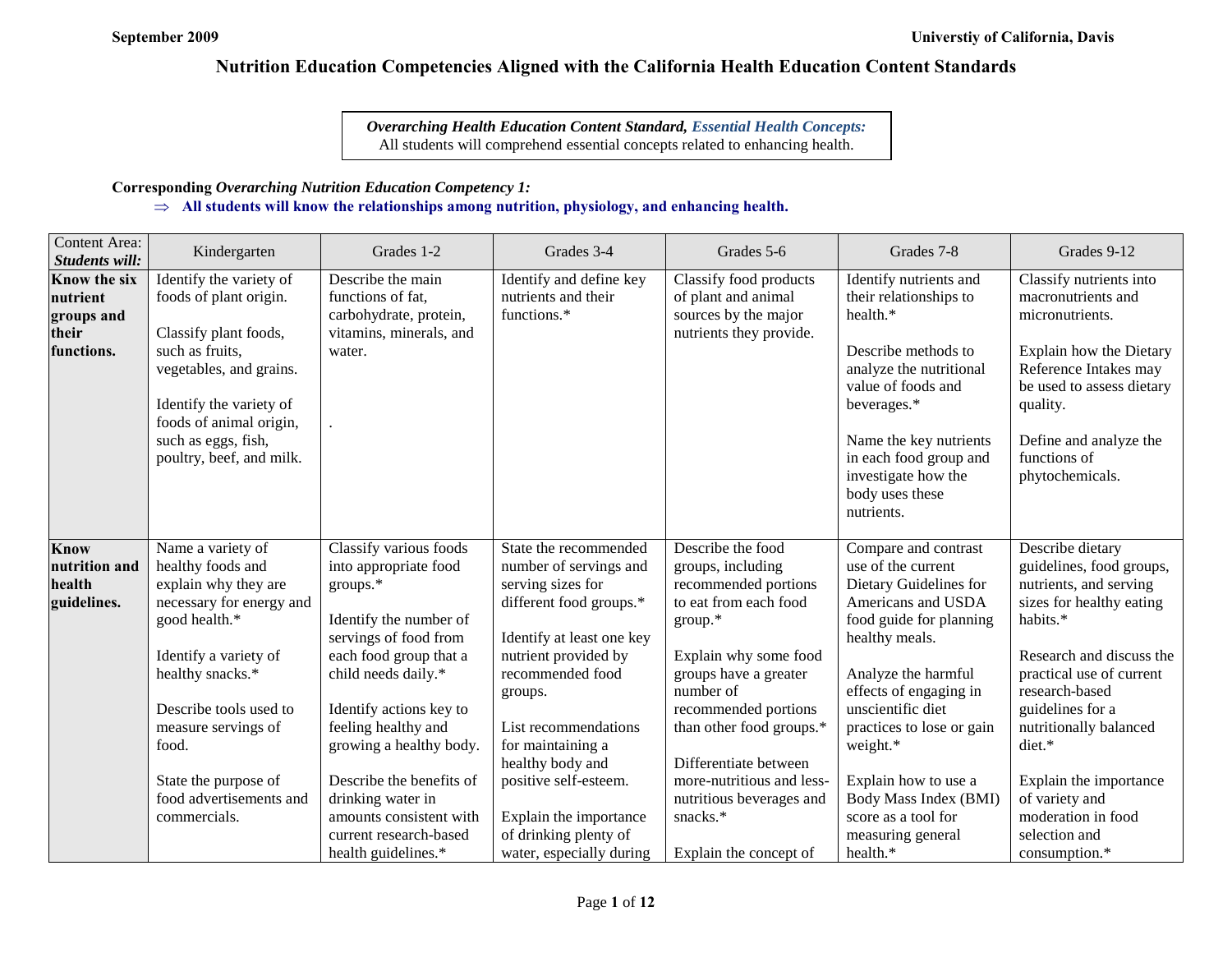|                                                                                   |                                                                                                                                                                                                                      | Identify physical<br>activities that students<br>can enjoy and sustain for<br>30 minutes every day.<br>Identify how to<br>recognize credible<br>nutrition information.                                                                                                      | vigorous physical<br>activity.*                                                                                                                                         | eating in moderation.*<br>Identify key components<br>of the "Nutrition Facts"<br>$label.*$<br>Describe examples of<br>how different cultures<br>may meet dietary<br>guidelines using a<br>variety of foods. | Analyze the major<br>nutritional benefits of<br>specific plant and<br>animal food products.                                                                                                                                                                                                                                                                                          | Distinguish between<br>facts and myths<br>regarding nutrition<br>practices, products, and<br>physical performance.*<br>Explain the harmful<br>effects of using diet pills<br>and anabolic steroids.*<br>Explain why people<br>with eating disorders<br>need professional help.*                         |
|-----------------------------------------------------------------------------------|----------------------------------------------------------------------------------------------------------------------------------------------------------------------------------------------------------------------|-----------------------------------------------------------------------------------------------------------------------------------------------------------------------------------------------------------------------------------------------------------------------------|-------------------------------------------------------------------------------------------------------------------------------------------------------------------------|-------------------------------------------------------------------------------------------------------------------------------------------------------------------------------------------------------------|--------------------------------------------------------------------------------------------------------------------------------------------------------------------------------------------------------------------------------------------------------------------------------------------------------------------------------------------------------------------------------------|---------------------------------------------------------------------------------------------------------------------------------------------------------------------------------------------------------------------------------------------------------------------------------------------------------|
| <b>Know factors</b><br>affecting<br>energy<br>balance.                            | Recognize that we need<br>food to provide energy.<br>Identify why we need<br>active play and other<br>physical activity.<br>Identify a form of<br>physical activity that<br>children enjoy at school<br>and at home. | Describe how energy is<br>obtained and expended<br>during the day.<br>Describe a variety of<br>physical activities that<br>will help keep children<br>physically fit.<br>Identify opportunities<br>outside of school for<br>regular participation in<br>physical activity.* | Explain reasons for the<br>differences in the<br>amount of food required<br>by individuals.<br>Describe the benefits of<br>moderate and vigorous<br>physical activity.* | Define a Calorie and<br>describe how it is used<br>by the body.<br>Explain how energy is<br>obtained and expended<br>during physical activity.                                                              | Describe methods to<br>analyze the caloric value<br>of foods and beverages.*<br>Recognize that different<br>foods contain different<br>amounts of energy<br>which is in the form of<br>Calories.<br>Compare caloric values<br>of food according to the<br>percent of fat, protein,<br>and carbohydrate they<br>contain.<br>Identify ways to<br>increase daily physical<br>activity.* | Describe the amounts<br>and types of physical<br>activity recommended<br>for teenagers' overall<br>health and for the<br>maintenance of a<br>healthy body weight.*<br>Compare the Calorie<br>content of<br>macronutrients and<br>analyze the relationship<br>between calorie intake<br>and expenditure. |
| <b>Describe how</b><br>nutritional<br>needs vary<br>throughout<br>the life cycle. | Identify one reason<br>people of different ages<br>need different foods.                                                                                                                                             | Describe some of the<br>different food needs<br>people have at different<br>ages.                                                                                                                                                                                           | Describe the amounts<br>and types of food<br>people need at different<br>ages.                                                                                          | Name 5 life stages and<br>list examples of special<br>nutritional needs at each<br>life stage.<br>Explain the unique<br>nutritional needs of pre-<br>adolescents and compare                                | Compare and contrast<br>the specific nutritional<br>needs at each life stage.                                                                                                                                                                                                                                                                                                        | Describe nutrition<br>practices that are<br>important for the health<br>of a pregnant woman<br>and her baby.*<br>Identify and compare<br>foods rich in nutrients                                                                                                                                        |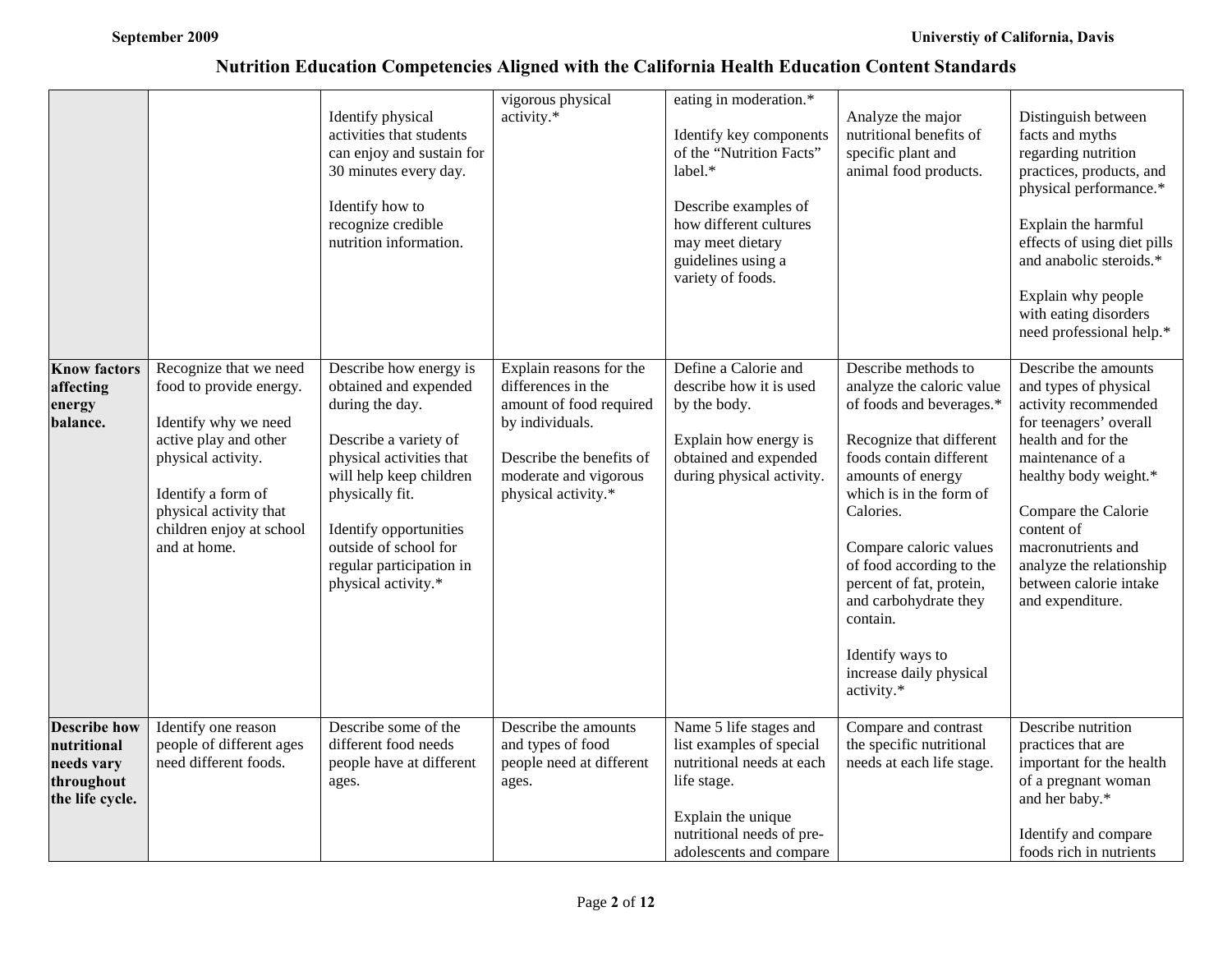|                                                                                                                        |                                                                                                                                                                                                                              |                                                                                                                                                                                                                                                         |                                                                                                                                                                                                                                                                                              | these needs to other life<br>stages.                                                                                                                                                                                                                                                                                                            |                                                                                                                                                                                                                                                                                                                                       | important for adolescent<br>and adult health in a<br>daily diet.<br>Assess how age, gender,<br>activity level, and other<br>factors influence<br>nutritional needs during<br>each of the five life<br>stages.                                                                                                                                                     |
|------------------------------------------------------------------------------------------------------------------------|------------------------------------------------------------------------------------------------------------------------------------------------------------------------------------------------------------------------------|---------------------------------------------------------------------------------------------------------------------------------------------------------------------------------------------------------------------------------------------------------|----------------------------------------------------------------------------------------------------------------------------------------------------------------------------------------------------------------------------------------------------------------------------------------------|-------------------------------------------------------------------------------------------------------------------------------------------------------------------------------------------------------------------------------------------------------------------------------------------------------------------------------------------------|---------------------------------------------------------------------------------------------------------------------------------------------------------------------------------------------------------------------------------------------------------------------------------------------------------------------------------------|-------------------------------------------------------------------------------------------------------------------------------------------------------------------------------------------------------------------------------------------------------------------------------------------------------------------------------------------------------------------|
| <b>Identify the</b><br>physiological<br>processes in<br>digestion,<br>absorption,<br>and<br>metabolism of<br>nutrients | Describe foods using<br>senses: taste, touch,<br>sight, smell, and sound.                                                                                                                                                    | Explain that food is used<br>and stored by our bodies<br>to help us have energy<br>for growing, learning,<br>and activity.                                                                                                                              | Illustrate the pathway of<br>food during the process<br>of digestion.                                                                                                                                                                                                                        | Explain the relationship<br>between the intake of<br>nutrients and<br>metabolism.*<br>Examine the pathway of<br>food and its conversion<br>to energy during the<br>process of digestion.<br>Describe the<br>physiological reasons<br>for the differences in the<br>nutritional needs for<br>each life stage.                                    | Describe the benefits of<br>eating a variety of foods<br>high in iron, calcium,<br>and fiber.*<br>Illustrate how the<br>different body systems<br>interact.                                                                                                                                                                           | Analyze the<br>physiological processes<br>involved in the<br>digestion, absorption,<br>and metabolism of<br>nutrients.<br>Analyze the interaction<br>of the different body<br>systems and what<br>happens when these<br>systems do not function<br>properly.                                                                                                      |
| <b>Explain the</b><br>influence of<br>nutrition and<br>physical<br>activity on<br>health.                              | Recognize that eating<br>healthy foods, such as<br>vegetables and fruits, is<br>beneficial for the body.<br>Recognize the<br>importance of a healthy<br>breakfast.*<br>Describe the benefits of<br>being physically active.* | List the benefits of<br>healthy eating (including<br>beverages and snacks).*<br>Discuss the benefits of<br>eating a nutritious<br>breakfast every day.*<br>Explain how both<br>physical activity and<br>eating habits can affect a<br>person's health.* | Describe the relationship<br>between food intake,<br>physical activity, and<br>good health.*<br>Name and explain<br>benefits of eating fruits<br>and vegetables.<br>Identify the benefits of<br>eating whole grains.<br>Name and explain two<br>disadvantages of<br>beverages high in sugar. | Explain how good<br>health is influenced by<br>healthy eating and being<br>physically active.*<br>Describe the benefits of<br>eating a nutritionally<br>balanced diet consistent<br>with current research-<br>based dietary<br>guidelines.*<br>Identify physical,<br>academic, mental, and<br>social benefits of regular<br>physical activity.* | Differentiate between<br>diets that are health-<br>promoting and diets<br>linked to disease.*<br>Identify the impact of<br>nutrition on chronic<br>disease.*<br>Describe the short- and<br>long-term impact of<br>nutritional choices on<br>health.*<br>Explain the cognitive<br>and physical benefits of<br>eating breakfast daily.* | Describe the relationship<br>between poor eating<br>habits and chronic<br>diseases such as heart<br>disease, obesity, cancer,<br>diabetes, hypertension,<br>and osteoporosis.*<br>Describe the prevalence,<br>causes, and long-term<br>consequences of<br>unhealthy eating.*<br>Identify the causes,<br>symptoms, and harmful<br>effects of eating<br>disorders.* |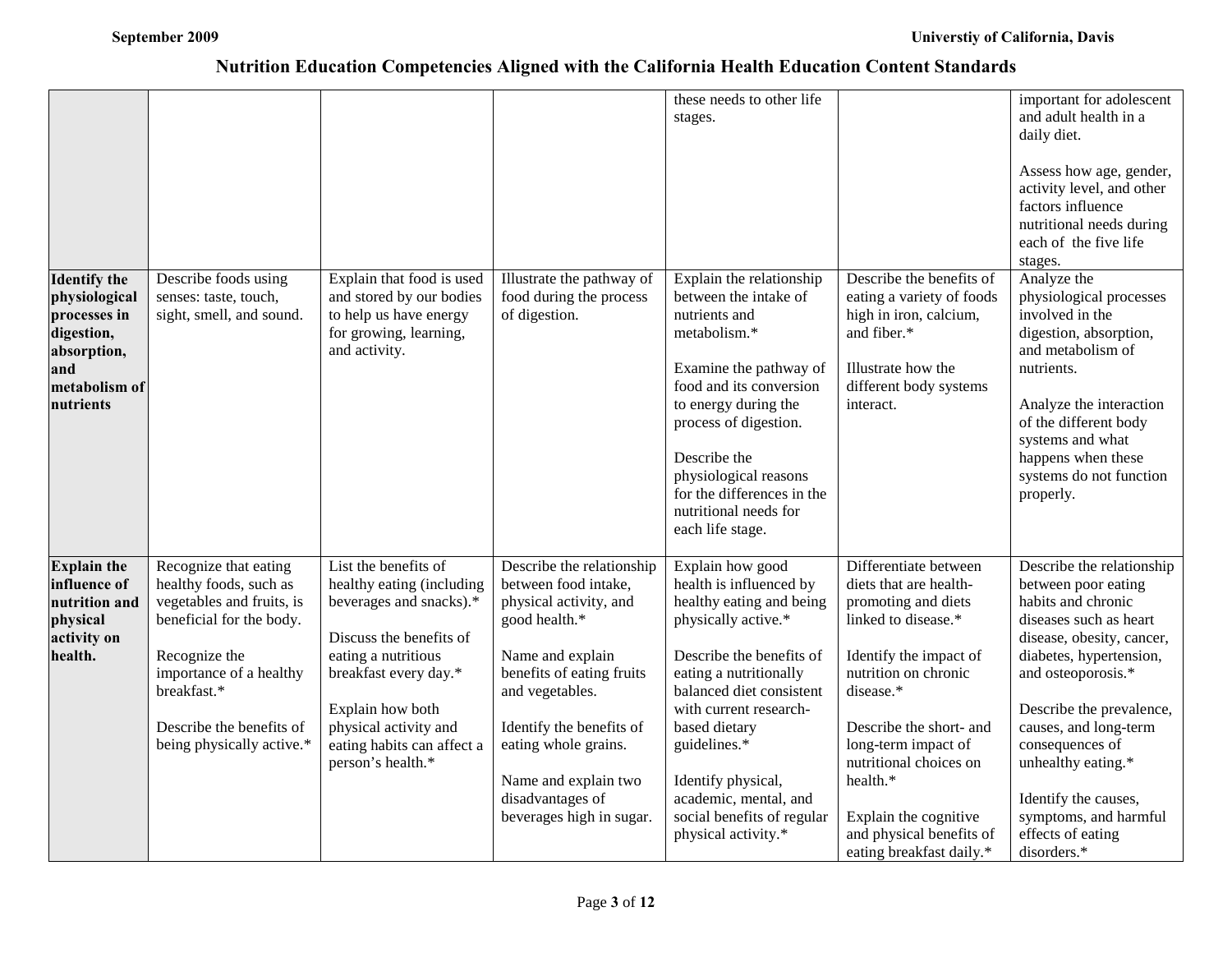| <b>Know</b><br>principles of<br>handling<br>(growing,<br>harvesting,<br>transporting,<br>processing,<br>storing, and<br>preparing)<br>foods for<br>optimal food<br>quality and<br>safety.                               | Describe how to wash<br>hands before handling<br>food.<br>Identify one way of<br>safely preparing foods<br>for eating.<br>Name one way to store<br>food that helps to keep it<br>safe and fresh. | Describe how to keep<br>food safe from harmful<br>germs.*<br>Identify how to safely<br>use kitchen tools to<br>prepare food.<br>Explain why hand<br>washing is important<br>when preparing and<br>eating food.<br>Identify examples of<br>foods that must be<br>stored at cool<br>temperatures, in the<br>refrigerator or freezer. | Identify how to keep<br>food safe through proper<br>food preparation and<br>storage.*<br>Explain how food can<br>contain germs that cause<br>illness.*<br>Explain what foodborne<br>illnesses are and how<br>these illnesses are<br>contracted.<br>Identify a variety of<br>ways to include fruits,<br>vegetables, and whole<br>grains in daily meals and | Describe safe food<br>handling and preparation<br>practices.<br>Identify symptoms of<br>foodborne illness.<br>Describe ways to<br>prevent foodborne<br>illness.<br>Explain how food is<br>transported from farm to<br>table, focusing on<br>maintaining nutritional<br>quality.<br>Identify the food                                 | Identify ways to prepare<br>food that are consistent<br>with current research-<br>based guidelines<br>for a nutritionally<br>balanced diet.*<br>Describe how to keep<br>food safe through proper<br>food purchasing,<br>preparation, and storage<br>practices.*<br>Examine the health risks<br>caused by food<br>contaminants.*<br>Identify careers found in | Explain how to keep<br>food safe through proper<br>food purchasing,<br>preparation, and storage<br>practices.*<br>Compare and analyze<br>food-related careers<br>such as jobs related to<br>nutrition, dietetics, food<br>technology, culinary<br>arts, agricultural<br>production, and food<br>safety.<br>Describe the advantages<br>and disadvantages of<br>food processing, |
|-------------------------------------------------------------------------------------------------------------------------------------------------------------------------------------------------------------------------|--------------------------------------------------------------------------------------------------------------------------------------------------------------------------------------------------|------------------------------------------------------------------------------------------------------------------------------------------------------------------------------------------------------------------------------------------------------------------------------------------------------------------------------------|-----------------------------------------------------------------------------------------------------------------------------------------------------------------------------------------------------------------------------------------------------------------------------------------------------------------------------------------------------------|--------------------------------------------------------------------------------------------------------------------------------------------------------------------------------------------------------------------------------------------------------------------------------------------------------------------------------------|--------------------------------------------------------------------------------------------------------------------------------------------------------------------------------------------------------------------------------------------------------------------------------------------------------------------------------------------------------------|--------------------------------------------------------------------------------------------------------------------------------------------------------------------------------------------------------------------------------------------------------------------------------------------------------------------------------------------------------------------------------|
|                                                                                                                                                                                                                         |                                                                                                                                                                                                  | Describe how food is<br>handled on its way from<br>farm to table.                                                                                                                                                                                                                                                                  | snacks.                                                                                                                                                                                                                                                                                                                                                   | temperature danger<br>zone.<br>Identify examples of<br>jobs related to food and<br>nutrition.                                                                                                                                                                                                                                        | each phase of the food<br>cycle.                                                                                                                                                                                                                                                                                                                             | including the effect on<br>food quality, safety,<br>nutrient content, and the<br>environment.                                                                                                                                                                                                                                                                                  |
| <b>Consider the</b><br>interactions<br>among<br>nutrition<br>science,<br>ecosystems,<br>agriculture,<br>and social<br>systems that<br>affect health,<br>including<br>local,<br>national, and<br>global<br>perspectives. | Describe what plants<br>and animals need for<br>growth.<br>Identify edible parts of<br>plants and trees.                                                                                         | Identify two ways that<br>geographical factors<br>influence food<br>availability and quality.<br>Identify factors that<br>affect the availability of<br>food, such as<br>economics, location, and<br>culture.<br>Identify foods grown in<br>different regions of<br>California.<br>Name one healthy<br>example of a food item      | Identify foods grown in<br>different regions of the<br>state, the country, and<br>the world, and how<br>some of those foods are<br>produced.<br>List examples of foods<br>that are grown in<br>California and in regions<br>of the United States.<br>Describe the role of food<br>webs within natural<br>systems.<br>Explain the concept of               | Describe and illustrate<br>the food cycle.<br>Compare and contrast<br>types of foods produced<br>in specific regions of<br>California and the<br><b>United States.</b><br>Describe the relationship<br>between ecosystems and<br>nutrition science.<br>Analyze reasons why an<br>abundance of food crops<br>are grown in California. | Explain two factors that<br>influence the quality and<br>quantity of food<br>available locally,<br>nationally, and globally.<br>Describe how<br>economics, social<br>systems, and education<br>impact the nutritional<br>status of individuals.<br>Examine the<br>technological factors<br>that help create the<br>quality and quantity of<br>food we need.  | Explain how local,<br>national, and global<br>factors influence food<br>intake.<br>Analyze data to<br>determine the local,<br>national, and global<br>influences on the<br>quantity and quality of<br>food.<br>Identify how social<br>conditions may<br>influence food<br>availability.                                                                                        |
|                                                                                                                                                                                                                         |                                                                                                                                                                                                  | associated with a certain                                                                                                                                                                                                                                                                                                          | food security.                                                                                                                                                                                                                                                                                                                                            | Recognize different food                                                                                                                                                                                                                                                                                                             |                                                                                                                                                                                                                                                                                                                                                              | Analyze the                                                                                                                                                                                                                                                                                                                                                                    |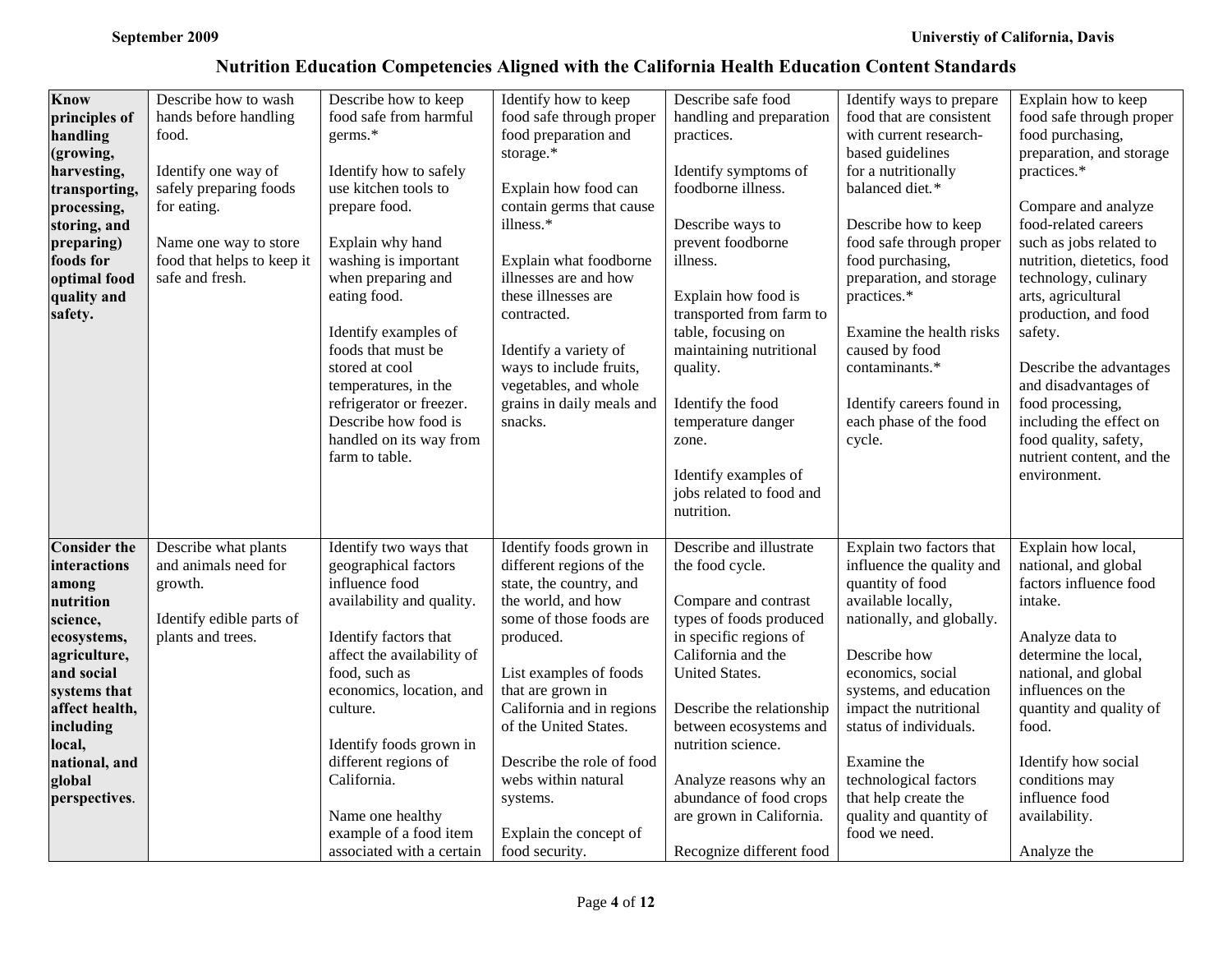|  | country or cultural |                            | production systems, | Examine how local,    | effectiveness of the   |
|--|---------------------|----------------------------|---------------------|-----------------------|------------------------|
|  | group.              | Identify the definition of | such as organic,    | national and global   | different food         |
|  |                     | nutrition science.         | sustainable, and    | factors influence the | production systems,    |
|  |                     |                            | conventional.       | food cycle.           | such as organic,       |
|  |                     |                            |                     |                       | sustainable, and       |
|  |                     |                            |                     | Compare the different | conventional.          |
|  |                     |                            |                     | food production       |                        |
|  |                     |                            |                     | systems.              | Describe the impact of |
|  |                     |                            |                     |                       | agriculture on         |
|  |                     |                            |                     |                       | California's economy,  |
|  |                     |                            |                     |                       | and how the state's    |
|  |                     |                            |                     |                       | budget influences      |
|  |                     |                            |                     |                       | agriculture.           |
|  |                     |                            |                     |                       |                        |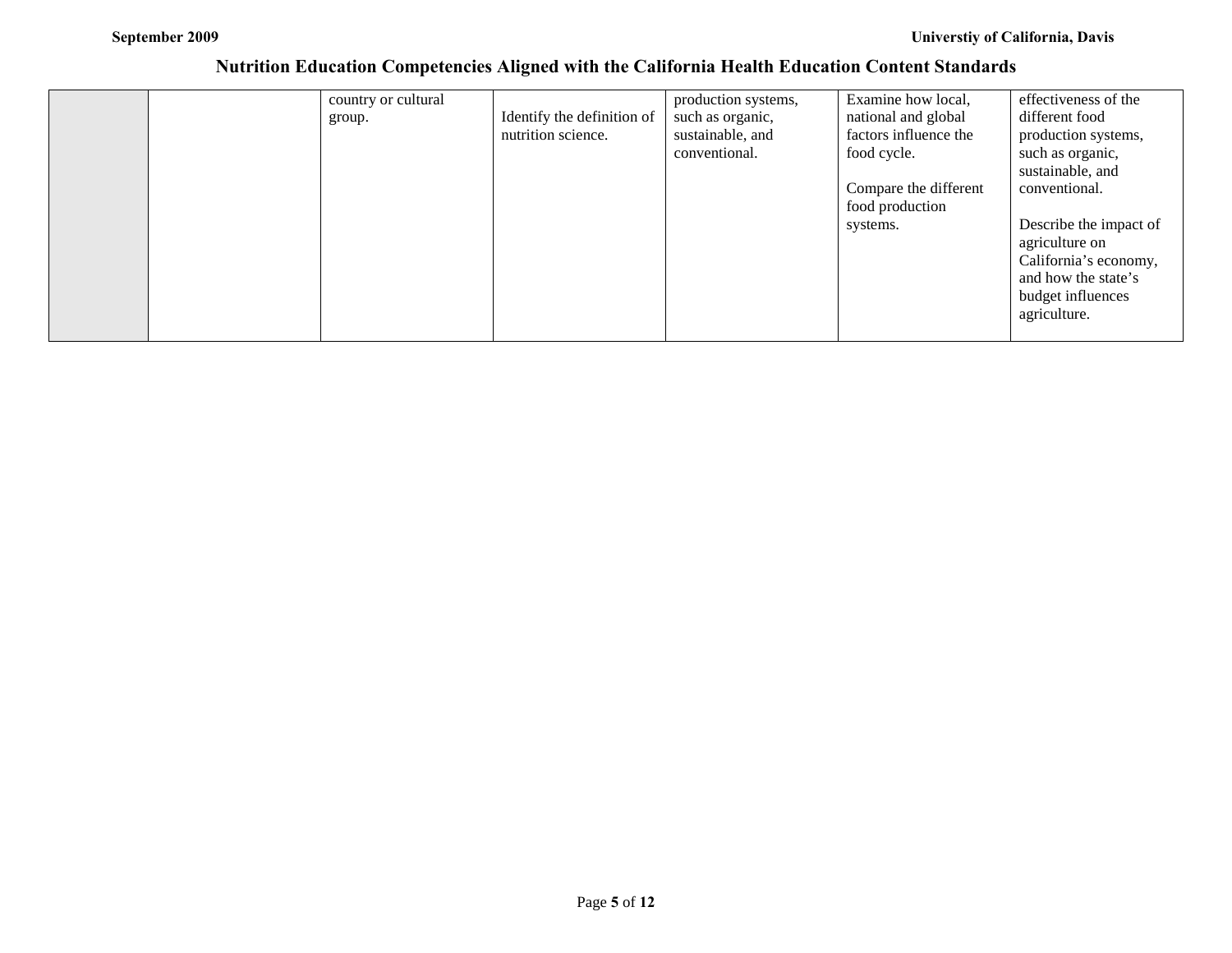## *Overarching Health Education Standard 2:* **Analyzing Health Influences**

All students will demonstrate the ability to analyze internal and external influences that affect health.

## **Corresponding** *Overarching Nutrition Education Competency 2:*

## ⇒ **All students will demonstrate the ability to analyze internal and external factors influencing food choices and health outcomes.**

| K                           | $1 - 2$                           | $3 - 4$                       | $5-6$                                       | $7 - 8$                                              | $9 - 12$                                                 |
|-----------------------------|-----------------------------------|-------------------------------|---------------------------------------------|------------------------------------------------------|----------------------------------------------------------|
| Identify one influence on   | Describe three factors that       | Identify internal and         | Describe internal and                       | Describe the influence of                            | Evaluate internal and                                    |
| food choices.               | influence personal food           | external influences that      | external influences that                    | culture and media on body                            | external influences that                                 |
|                             | choices, including seeing,        | affect food choices.*         | affect food choices and                     | image.*                                              | affect food choices.*                                    |
| Identify one practice that  | smelling, and tasting.            |                               | physical activity.*                         |                                                      |                                                          |
| makes mealtime              |                                   | Analyze advertising and       |                                             | Evaluate internal and                                | Assess personal barriers to                              |
| enjoyable.                  | Describe how taste affects        | marketing techniques used     | Recognize that family and                   | external influences on food                          | healthy eating and physical                              |
|                             | personal food choices.            | for food and beverages.*      | cultural influences affect                  | choices.*                                            | activity.*                                               |
| Give one example of a       |                                   |                               | food choices.*                              |                                                      |                                                          |
| favorite food custom or     | Discuss how family,               | Describe the effects of peer  |                                             | Compare experiences of                               | Distinguish between facts                                |
| food choice on a special    | friends, and media                | influence and social          | Compare food choices from                   | making nutritious food                               | and myths regarding                                      |
| holiday.                    | influence food choices.*          | environments on food          | different cultures.                         | choices within a variety of                          | nutrition practices,                                     |
|                             |                                   | choices.                      |                                             | social settings.                                     | products, and physical                                   |
| Recognize that not all      | Report on one historical          |                               | Describe the influence of                   |                                                      | performance.*                                            |
| products advertised or sold | reason for making certain         | Identify examples of a food   | advertising and marketing                   | Illustrate how food choices                          |                                                          |
| are good for them.*         | food choices.                     | item associated with a        | techniques on food and                      | from different cultures                              | Evaluate successful                                      |
|                             |                                   | neighborhood, city, state, or | beverage choices.*                          | meet nutrient needs.                                 | marketing and advertising                                |
| Compare the feelings of     | Describe body signals that        | country.                      |                                             |                                                      | techniques.                                              |
| hunger and fullness.        | tell people when they are         |                               | Investigate historical                      | Identify how emotions<br>influence food choices, and |                                                          |
|                             | hungry and when they are<br>full. |                               | reasons for making certain<br>food choices. | how food choices may                                 | Explain how factors such as                              |
|                             |                                   |                               |                                             | affect emotions.                                     | geography, transportation,<br>and world trade agreements |
|                             |                                   |                               | Identify how heredity may                   |                                                      | influence food choices.                                  |
|                             |                                   |                               | influence body size and                     | Analyze the impact of                                |                                                          |
|                             |                                   |                               | shape.                                      | nutritional choices on                               | Analyze the impact of                                    |
|                             |                                   |                               |                                             | future reproductive and                              | various influences,                                      |
|                             |                                   |                               | Identify how physical and                   | prenatal health.*                                    | including the environment,                               |
|                             |                                   |                               | psychological factors affect                |                                                      | on eating habits and                                     |
|                             |                                   |                               | taste.                                      | Analyze the influence of                             | attitudes toward weight                                  |
|                             |                                   |                               |                                             | technology and media on                              | management.*                                             |
|                             |                                   |                               | Analyze how to respect an                   | physical activity* and food                          |                                                          |
|                             |                                   |                               | individual's personal                       | choices.                                             |                                                          |
|                             |                                   |                               | decisions about food                        |                                                      |                                                          |
|                             |                                   |                               | choices.                                    | Identify examples of                                 |                                                          |
|                             |                                   |                               |                                             | barriers to making healthy                           |                                                          |
|                             |                                   |                               |                                             | food and fitness choices.                            |                                                          |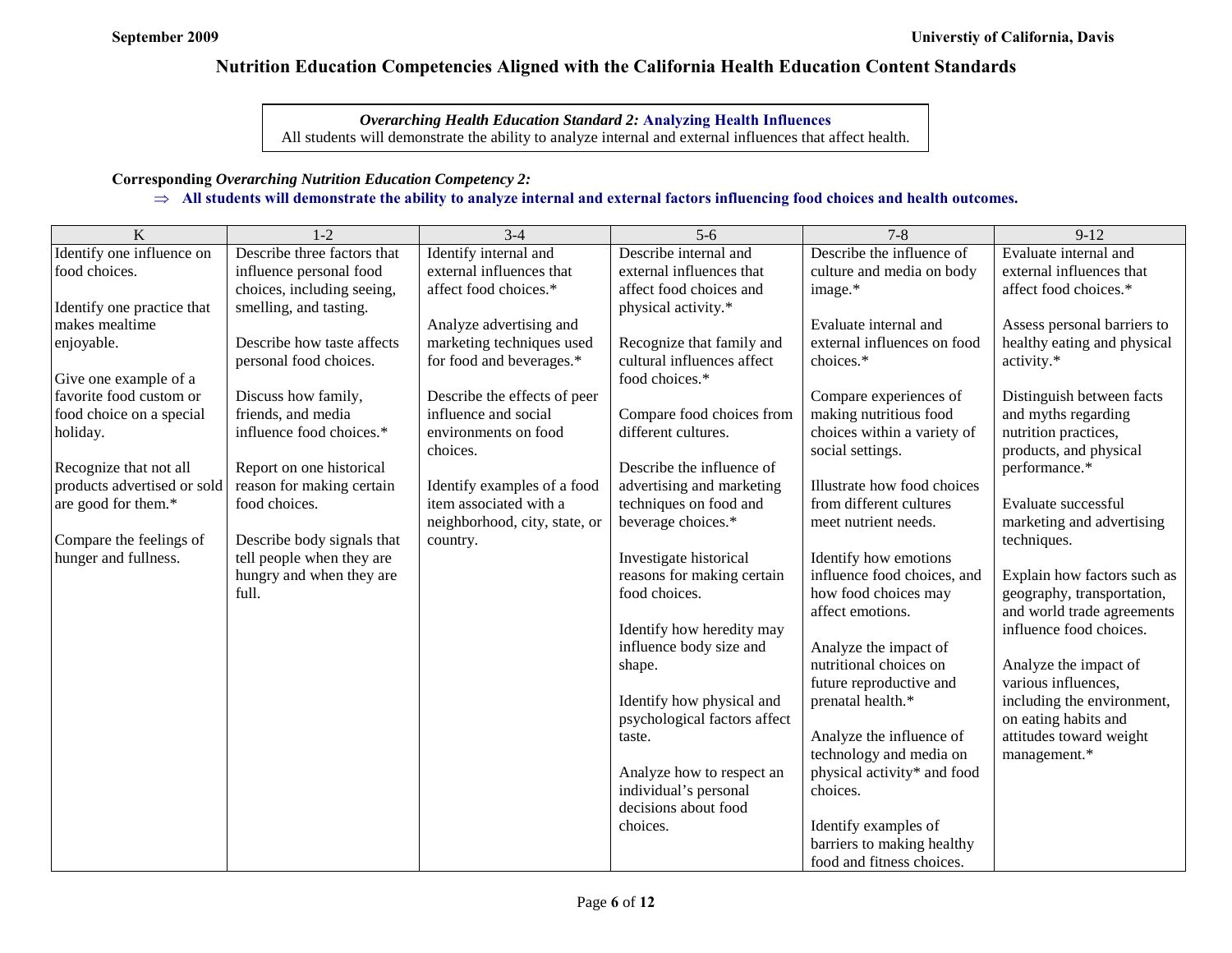*Overarching Health Education Standard,* **Accessing Valid Health Information:** All students will demonstrate the ability to access and analyze health information, products, and services.

#### **Corresponding** *Overarching Nutrition Education Competency 3:*

⇒ **All students will demonstrate the ability to access nutrition information, products, and services and determine the accuracy and validity of nutrition claims.**

| $\bf K$                                          | $1 - 2$                    | $3 - 4$                      | $5-6$                                              | $7 - 8$                                          | $9 - 12$                                         |
|--------------------------------------------------|----------------------------|------------------------------|----------------------------------------------------|--------------------------------------------------|--------------------------------------------------|
| Demonstrate the                                  | Identify resources for     | Identify resources for valid | Locate age-appropriate                             | Distinguish between valid                        | Access sources of accurate                       |
| difference between good                          | reliable information about | information about safe and   | guidelines for eating and                          | and invalid sources of                           | information about safe and                       |
| advice about food choices                        | healthy foods.*            | healthy foods.*              | physical activity.*                                | nutrition information.*                          | healthy weight                                   |
| and advertisements for                           |                            | Use food labels to           |                                                    |                                                  | management.*                                     |
| selling products, such as<br>high-sugar cereals. |                            | determine nutrient and       | Interpret information<br>provided on food labels.* | Evaluate the accuracy of<br>claims about dietary | Evaluate the accuracy of                         |
|                                                  |                            | sugar content.*              |                                                    | supplements and popular                          | claims about food and                            |
|                                                  |                            |                              |                                                    | diets.*                                          | dietary supplements.*                            |
|                                                  |                            |                              |                                                    |                                                  |                                                  |
|                                                  |                            |                              |                                                    | Describe how to access                           | Describe how to use                              |
|                                                  |                            |                              |                                                    | nutrition information about                      | nutrition information on                         |
|                                                  |                            |                              |                                                    | foods offered in restaurants                     | food labels to compare                           |
|                                                  |                            |                              |                                                    | in one's community.*                             | products.*                                       |
|                                                  |                            |                              |                                                    | Identify places where                            | Describe criteria for                            |
|                                                  |                            |                              |                                                    | youths and families can be                       | assessing the validity of                        |
|                                                  |                            |                              |                                                    | physically active.*                              | nutrition information.                           |
|                                                  |                            |                              |                                                    |                                                  |                                                  |
|                                                  |                            |                              |                                                    | Identify trusted adults in                       | Evaluate the accuracy of                         |
|                                                  |                            |                              |                                                    | one's family, school, and                        | claims about the safety of                       |
|                                                  |                            |                              |                                                    | community for advice and                         | fitness products.*                               |
|                                                  |                            |                              |                                                    | counseling regarding                             |                                                  |
|                                                  |                            |                              |                                                    | healthy eating and physical<br>activity.*        | Describe community<br>programs and services that |
|                                                  |                            |                              |                                                    |                                                  | help people gain access to                       |
|                                                  |                            |                              |                                                    |                                                  | affordable, healthy foods.*                      |
|                                                  |                            |                              |                                                    |                                                  |                                                  |
|                                                  |                            |                              |                                                    |                                                  | <b>Analyze Nutrition Facts</b>                   |
|                                                  |                            |                              |                                                    |                                                  | food labels to compare                           |
|                                                  |                            |                              |                                                    |                                                  | Calorie and macronutrient                        |
|                                                  |                            |                              |                                                    |                                                  | content.                                         |
|                                                  |                            |                              |                                                    |                                                  |                                                  |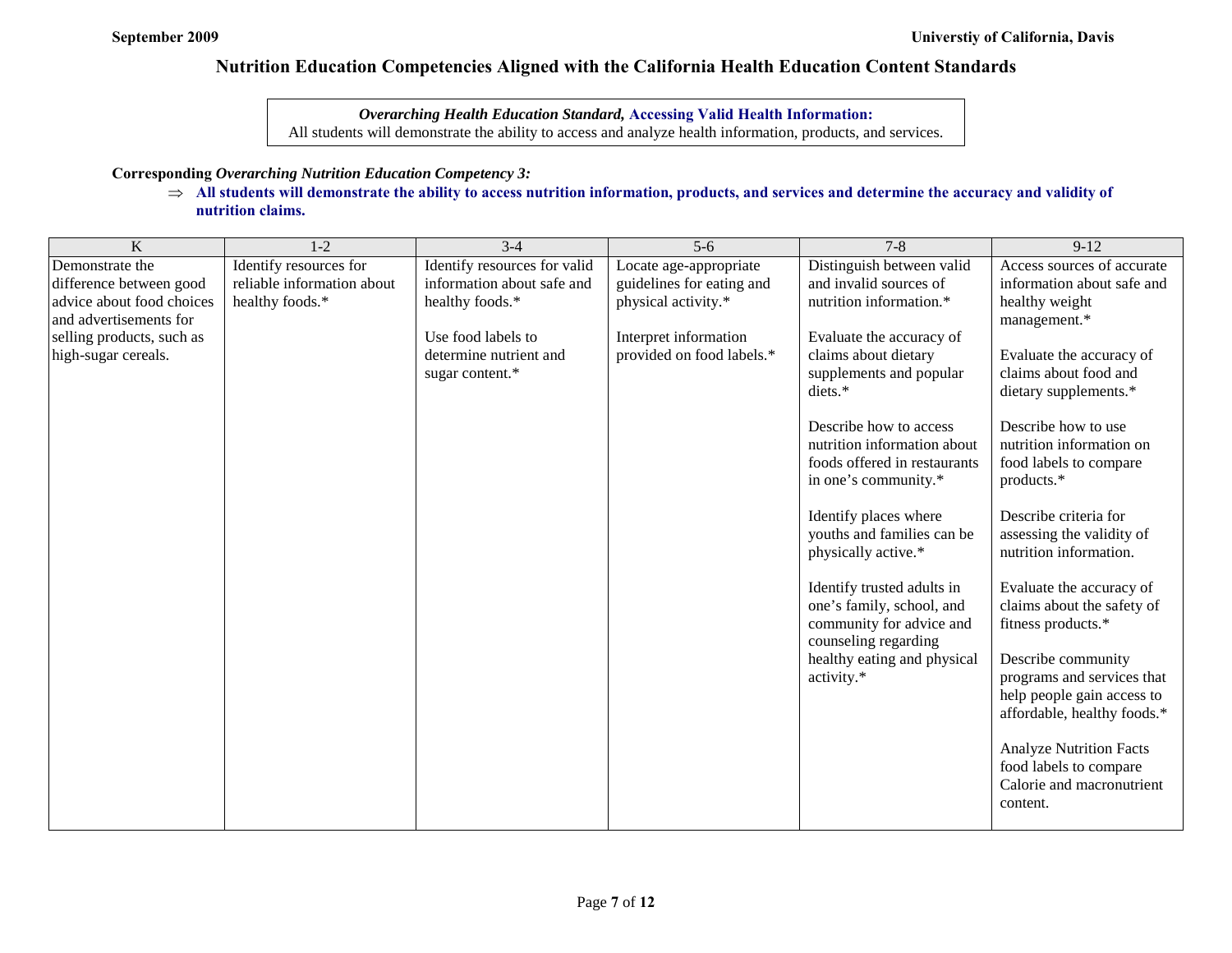*Overarching Health Education Standard 4,* **Interpersonal Communication:** All students will demonstrate the ability to use interpersonal communication skills to enhance health.

## **Corresponding** *Overarching Nutrition Education Competency 4:*

⇒ **All students will demonstrate the ability to use interpersonal communication skills to optimize food choices and health outcomes.**

|                           | $1 - 2$                     | $3-4$                       | $5-6$                     | $7 - 8$                       | $9-12$                       |
|---------------------------|-----------------------------|-----------------------------|---------------------------|-------------------------------|------------------------------|
| Explain how to ask family | Demonstrate how to ask      | Demonstrate effective       | Use communication skills  | Demonstrate the ability to    | Analyze positive strategies  |
| members for healthy food  | family members for healthy  | communication skills to ask | to deal effectively with  | use effective skills to model | to communicate healthy       |
| options.*                 | food options.*              | for healthy food choices.*  | influences from peers and | healthy decision making       | eating and physical activity |
|                           |                             |                             | media regarding food      | and prevent over              | needs at home, at school,    |
|                           | Demonstrate the ability to  |                             | choices and physical      | consumption of foods and      | and in the community.*       |
|                           | respect differences in body |                             | activity.*                | beverages.*                   |                              |
|                           | shapes and sizes.           |                             |                           |                               | Practice how to refuse less- |
|                           |                             |                             |                           | Practice effective            | nutritious foods in social   |
|                           |                             |                             |                           | communication skills with     | settings.*                   |
|                           |                             |                             |                           | parents, guardians, or        |                              |
|                           |                             |                             |                           | trusted adults regarding      | Describe examples of         |
|                           |                             |                             |                           | healthy nutrition and         | communication techniques     |
|                           |                             |                             |                           | physical activity choices.*   | to ensure safe, healthy      |
|                           |                             |                             |                           |                               | foods are available in our   |
|                           |                             |                             |                           |                               | environment.                 |
|                           |                             |                             |                           |                               |                              |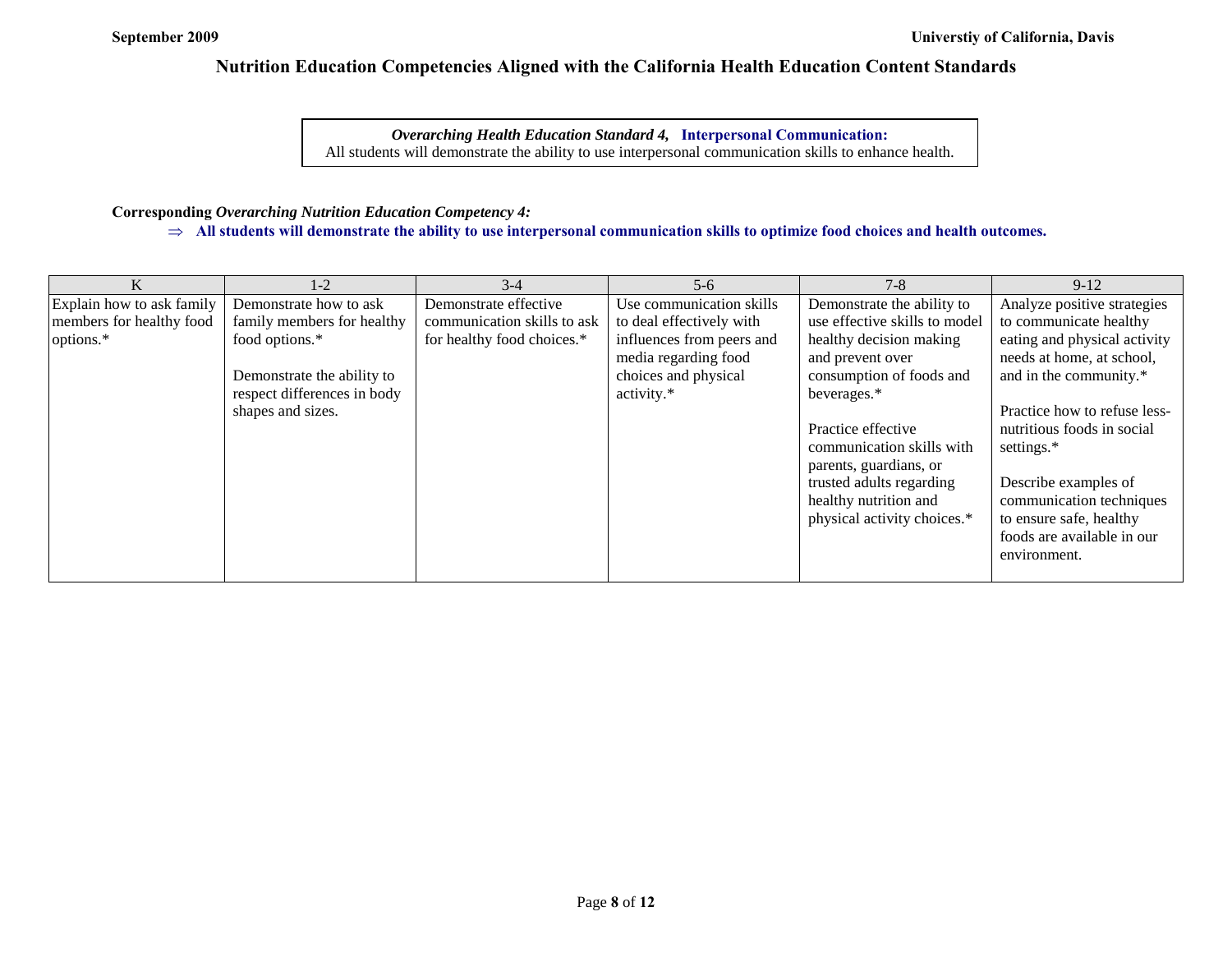*Overarching Health Education Standard 5,* **Decision Making:** All students will demonstrate the ability to use decision-making skills to enhance health.

## **Corresponding** *Overarching Nutrition Education Competency 5:*

⇒ **All students will demonstrate the ability to use decision-making skills to optimize food choices and health outcomes.**

| K                         | $1-2$                      | $3-4$                        | $5-6$                       | $7 - 8$                    | $9-12$                        |
|---------------------------|----------------------------|------------------------------|-----------------------------|----------------------------|-------------------------------|
| Describe ways to          | Use a decision-making      | Describe how to use a        | Use a decision-making       | Use a decision-making      | Analyze how nutritional       |
| participate regularly in  | process to select healthy  | decision-making process to   | process to identify healthy | process to evaluate daily  | needs are affected by age,    |
| active play and enjoyable | foods.*                    | select nutritious foods and  | foods for meals and         | food intake for meeting    | gender, activity level,       |
| physical activities.*     |                            | beverages.*                  | snacks.*                    | nutritional requirements.* | pregnancy, and health         |
|                           | Compare and contrast       |                              |                             |                            | status.*                      |
| Name or show foods that   | healthy and less-healthy   | Compare nutritional values   | Use a decision-making       | (Identify recreational     |                               |
| are favorites to eat.     | food choices for a variety | of a variety of similar food | process to determine        | activities that increase   | Use a decision-making         |
|                           | of settings.*              | items.                       | activities that increase    | physical activity.)        | process to plan nutritionally |
|                           |                            |                              | physical fitness.*          |                            | adequate meals at home        |
|                           |                            | Describe how to use a        |                             | Contrast healthy and risky | and away from home.*          |
|                           |                            | decision-making process to   | Compare personal eating     | approaches to weight       |                               |
|                           |                            | select healthy options for   | and physical activity       | management.*               | Assess the advantages and     |
|                           |                            | physical activity.*          | patterns with current age-  |                            | disadvantages of daily        |
|                           |                            |                              | appropriate guidelines.*    |                            | multiple vitamin and          |
|                           |                            |                              |                             |                            | mineral supplements.          |
|                           |                            |                              |                             |                            |                               |
|                           |                            |                              |                             |                            | Demonstrate how to use        |
|                           |                            |                              |                             |                            | safe food handling            |
|                           |                            |                              |                             |                            | procedures when preparing     |
|                           |                            |                              |                             |                            | meals and snacks.*            |
|                           |                            |                              |                             |                            |                               |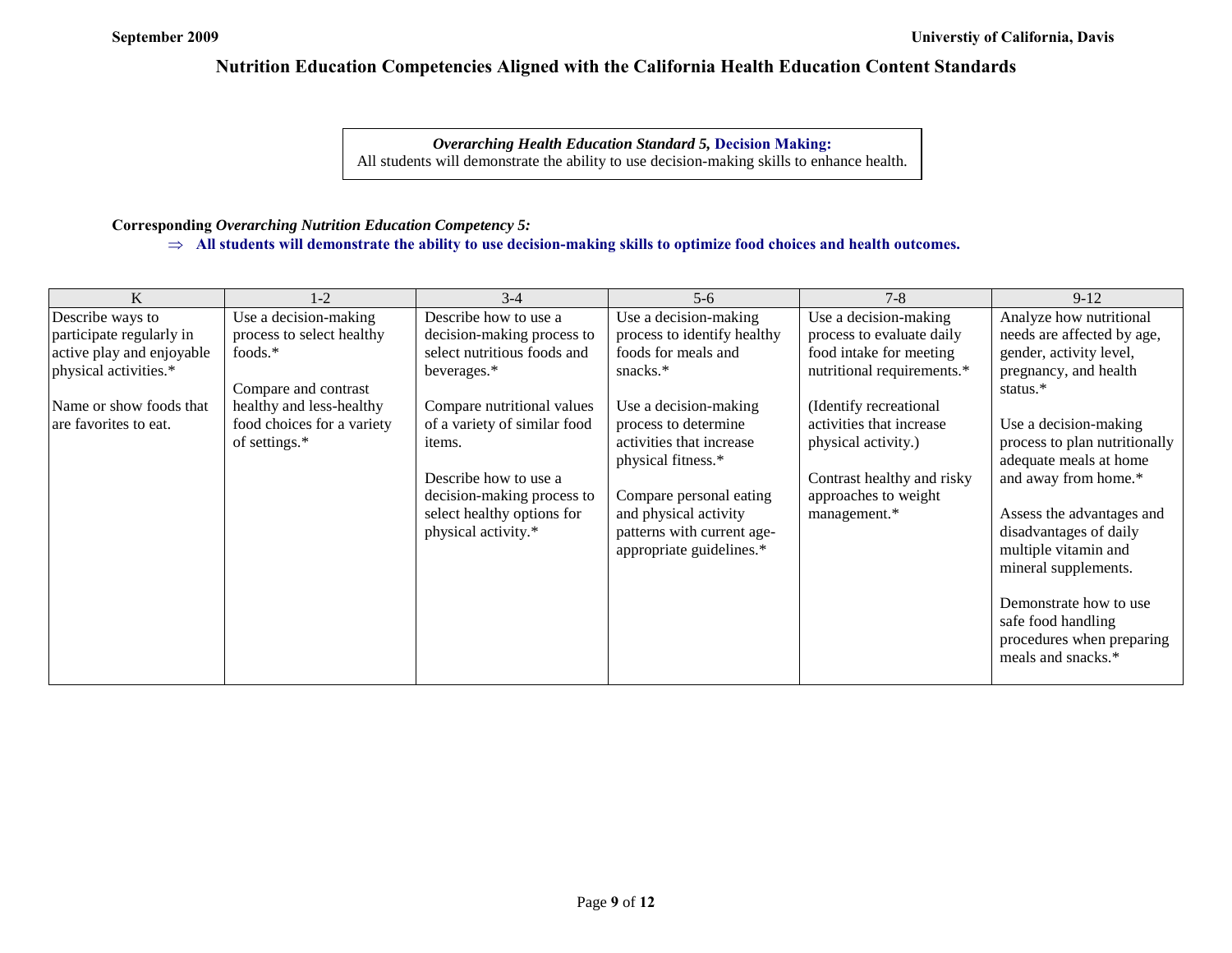*Overarching Health Education Standard 6,* **Goal Setting:** All students will demonstrate the ability to use goal-setting skills to enhance health.

## **Corresponding** *Overarching Nutrition Education Competency 6:*

⇒ **All students will demonstrate the ability to use goal-setting skills to enhance nutrition and health.**

|                                                                 | 1-2                                                                        | $3 - 4$                                                   | $5 - 6$                                                  | $7 - 8$                                                                                                                  | $9-12$                                                                                                                                                                            |
|-----------------------------------------------------------------|----------------------------------------------------------------------------|-----------------------------------------------------------|----------------------------------------------------------|--------------------------------------------------------------------------------------------------------------------------|-----------------------------------------------------------------------------------------------------------------------------------------------------------------------------------|
| Set a goal to use manners<br>when consuming meals at<br>school. | Set a short-term goal to<br>choose healthy foods for<br>snacks and meals.* | Make a plan to choose<br>healthy foods and<br>beverages.* | Monitor personal progress<br>toward a nutritional goal.* | Make a personal plan for<br>improving one's nutrition<br>and incorporating physical<br>activity into daily<br>routines.* | Assess one's personal<br>nutrition needs and<br>physical activity level.*<br>Develop practical solutions<br>for removing barriers to<br>healthy eating and physical<br>activity.* |
|                                                                 |                                                                            |                                                           |                                                          |                                                                                                                          | Create a personal nutrition<br>and physical activity plan<br>based on current<br>guidelines.*                                                                                     |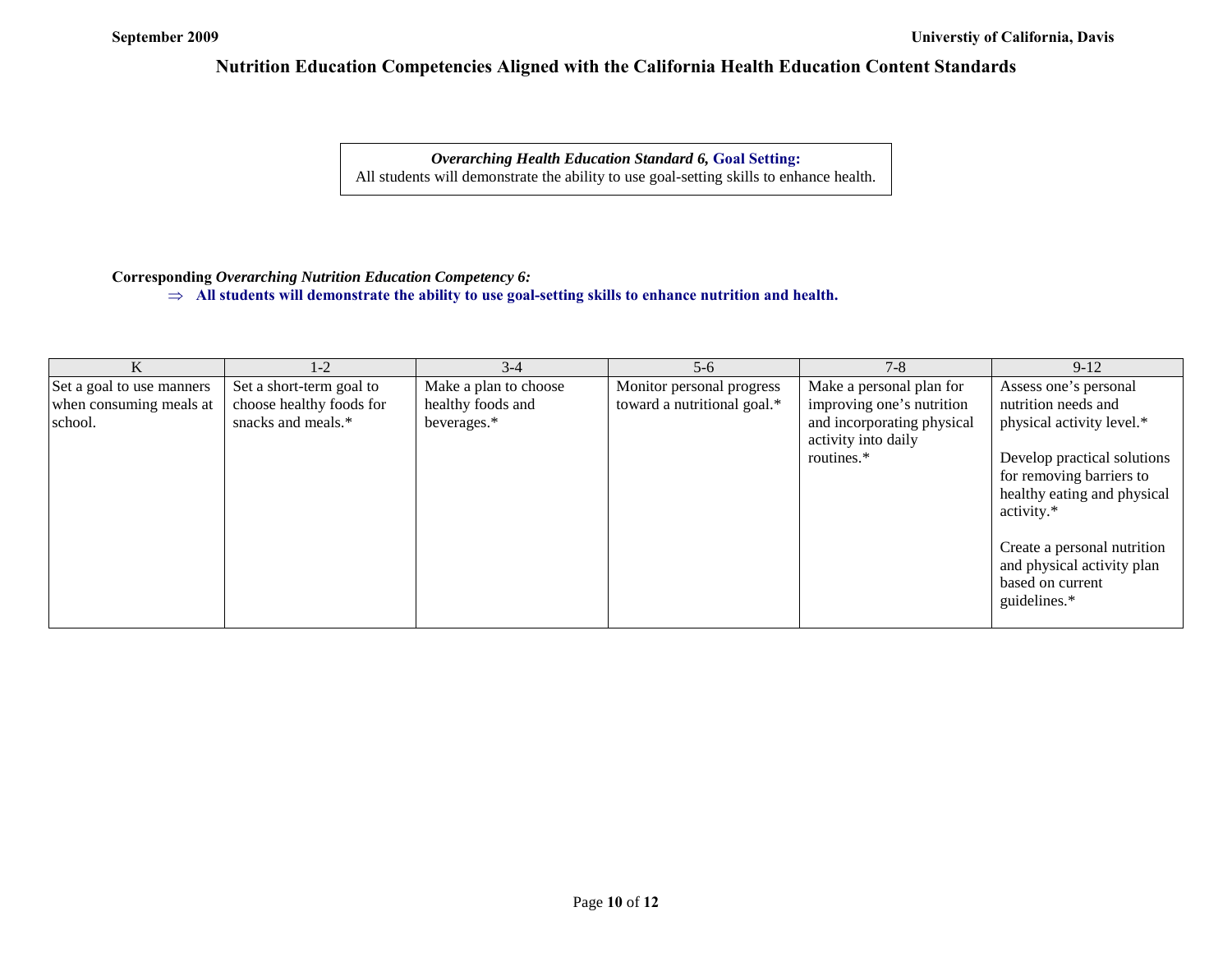*Overarching Health Education Standard 7,* **Practicing health-enhancing behaviors:** All students will demonstrate the ability to practice behaviors that reduce risk and promote health.

#### **Corresponding** *Overarching Nutrition Education Competency 7:*

#### ⇒ **All students will demonstrate the ability to practice nutrition-related behaviors that reduce risk and promote health.**

| K                          | $1-2$                                | $3-4$                                      | $5-6$                        | $7 - 8$                                     | $9-12$                                   |
|----------------------------|--------------------------------------|--------------------------------------------|------------------------------|---------------------------------------------|------------------------------------------|
| Select nutritious snacks.* | Examine the importance of            | Practice how to take                       | Identify ways to choose      | Develop a menu that meets                   | Select healthy foods and                 |
|                            | eating a nutritious breakfast        | personal responsibility for                | healthy snacks based on      | the recommendations of the                  | beverages in a variety of                |
| Plan a nutritious          | every day.*                          | eating healthy foods.*                     | current research-based       | current USDA guide for                      | settings.*                               |
| breakfast.*                |                                      |                                            | guidelines.*                 | daily food choices.                         |                                          |
|                            | Plan a nutritious meal.*             | Practice how to take                       |                              |                                             | Design menus based of                    |
| Choose healthy foods in a  |                                      | personal responsibility for                | Demonstrate how to           | Make healthy food choices                   | food guidelines according                |
| variety of settings.*      | Select healthy beverages.*           | limiting sugar consumption                 | prepare a healthy meal or    | in a variety of settings.*                  | to age, gender, and activity             |
|                            |                                      | in foods, snacks, and                      | snack using sanitary food    |                                             | level.                                   |
| Demonstrate hand           | Examine the criteria for             | beverages.*                                | preparation and storage      | Develop a plan for making                   |                                          |
| washing before handling    | choosing a nutritious                |                                            | practices.*                  | informed decisions about                    | Demonstrate the use of the               |
| or eating foods.           | snack.*                              | Identify ways to establish                 |                              | food choices using the food                 | Dietary Reference Intakes                |
|                            |                                      | and maintain healthy eating                | Demonstrate the ability to   | cycle.                                      | to assess dietary quality.               |
|                            | Record foods consumed                | practices consistent with                  | balance food intake and      |                                             |                                          |
|                            | and use the current USDA             | current research-based                     | physical activity.*          | Explain proper food                         | Critique one's personal diet             |
|                            | guide for daily food choices         | guidelines for a<br>nutritionally balanced | Practice using the nutrition | handling safety when<br>preparing meals and | for overall balance of key<br>nutrients. |
|                            | to classify food groups<br>selected. | diet.*                                     | facts label and product      | snacks.*                                    |                                          |
|                            |                                      |                                            | ingredient list on food      |                                             | Identify strategies for                  |
|                            | *Participate in physical             | Demonstrate the                            | products and explain how     | Use unit pricing to select                  | eating more fruits and                   |
|                            | activities with friends and          | preparation of a nutritious                | the information provided     | the healthiest foods at the                 | vegetables.*                             |
|                            | family.                              | snack                                      | may help make food           | most economic prices.                       |                                          |
|                            |                                      |                                            | choices.                     |                                             | Describe how to take more                |
|                            | Demonstrate safe practices           |                                            |                              | Demonstrate food                            | personal responsibility for              |
|                            | for handling and preparing           |                                            |                              | preparation skills to                       | eating healthy foods.*                   |
|                            | foods at school.                     |                                            |                              | enhance the appeal, taste,                  |                                          |
|                            |                                      |                                            |                              | and nutritional value of                    | Participate in school and                |
|                            |                                      |                                            |                              | foods.                                      | community activities that                |
|                            |                                      |                                            |                              |                                             | promote fitness and                      |
|                            |                                      |                                            |                              |                                             | health.*                                 |
|                            |                                      |                                            |                              |                                             |                                          |
|                            |                                      |                                            |                              |                                             | Demonstrate ways to                      |
|                            |                                      |                                            |                              |                                             | purchase healthy foods                   |
|                            |                                      |                                            |                              |                                             | within budget constraints.               |